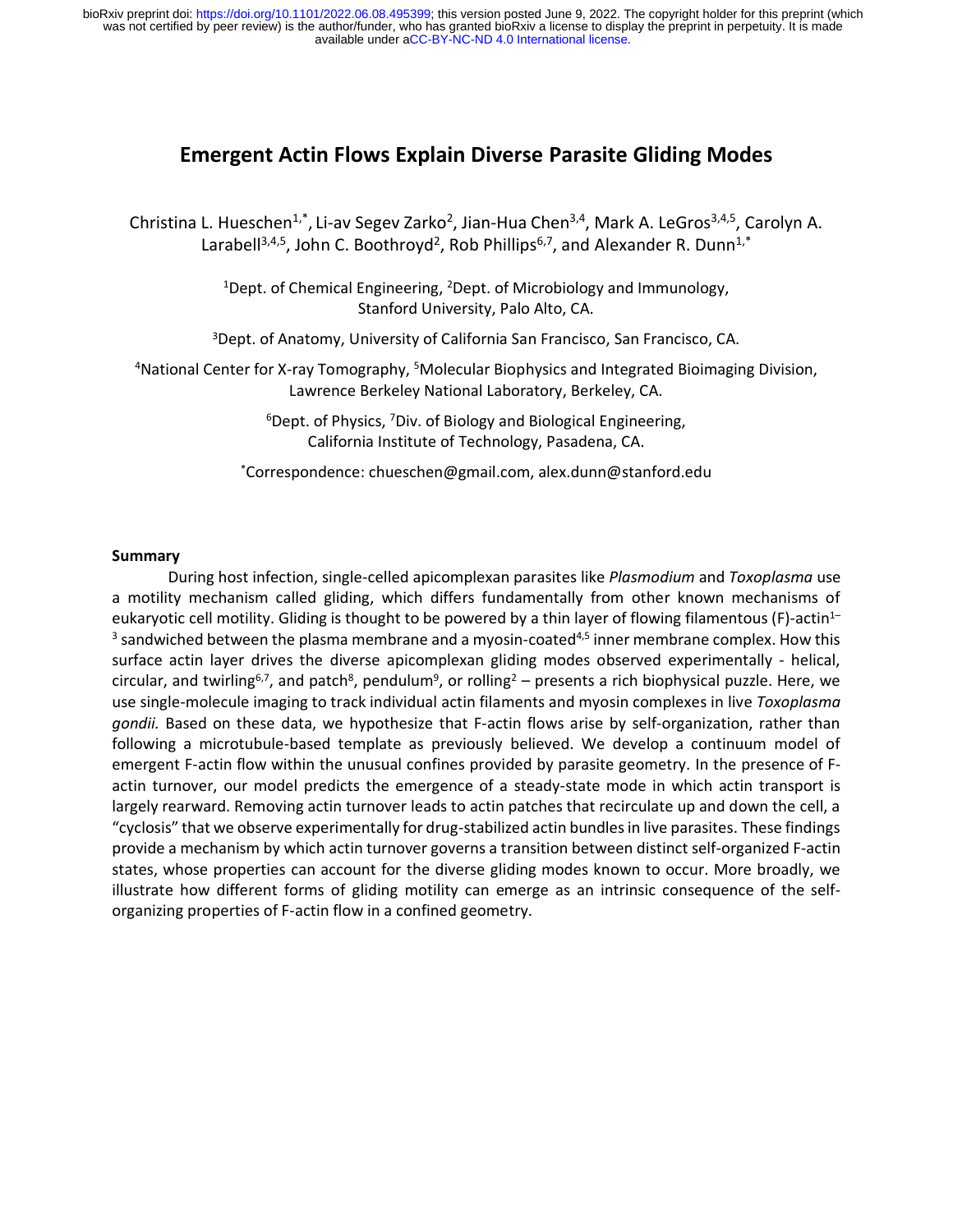Single-celled parasites of the eukaryotic phylum Apicomplexa cause hundreds of millions of cases of malaria, toxoplasmosis, and cryptosporidiosis each year<sup>10–12</sup>. To propel themselves over host cells and through extracellular matrix, motile Apicomplexa like *Plasmodium* spp. or *Toxoplasma gondii* use an adhesion-dependent locomotion mechanism called gliding that defies the paradigmatic classification of eukaryotic cells into cilia-dependent swimmers and cell-shape-change-dependent crawlers. Gliding depends on a layer of F-actin<sup>1,2</sup> and a fast, single-headed myosin, MyoA<sup>4</sup>, confined to a 25 nm-thick compartment between the parasite plasma membrane and a membranous scaffold termed the inner membrane complex (IMC)<sup>13</sup>. MyoA is anchored in the inner membrane complex through its association with myosin light chain 1 (MLC1)<sup>5,13</sup>. In one prevalent mechanistic model, MyoA slides short actin filaments rearward through the inter-membrane space, toward the posterior end of the cell (reviewed in  $3,14$ ). When actin-coupled adhesin proteins in the plasma membrane bind to a stationary external substrate, MyoA instead propels the inner cytoskeleton and parasite cytoplasm forward. In this model, the rearward direction of actin filament transport by MyoA is thought to be fixed, and likely templated by a basket of polarized subpellicular microtubules beneath the inner membrane complex<sup>3</sup>. However, as discussed below, this "templated" model cannot account for all observed apicomplexan gliding motions.

On a two-dimensional substrate, motile *Toxoplasma gondii* parasites can undergo helical gliding, with simultaneous forward translation and cell body rotation<sup>6</sup> (Video 1), or glide in circles with their anterior end leading, motions that translate into a corkscrew trajectory when embedded in threedimensional matrix<sup>15-17</sup>. In addition, parasites display a rotational motion known as twirling when oriented upright, with their posterior end on the substrate. These unidirectional cell movements contributed to the working model of rearward actin transport along the path of subpellicular microtubules<sup>3</sup>. However, observations of back-and-forth motion, termed patch or pendulum gliding, have been reported in a diversity of conditions (**Table S1**, **Fig. S1A**, **Video 1**), and prevalent models cannot explain these motions. Further, MLC1-MyoA complexes localize throughout the inner membrane complex, not merely above subpellicular microtubules<sup>18,19</sup> (Fig. S1B), making it unclear how myosin orientation might be fixed relative to the cell axis. The recent discovery of gliding by *Plasmodium* merozoites<sup>20</sup>, which do not have a basket of chiral subpellicular microtubules, further suggests that our understanding of how gliding motility arises from molecular-level organization remains incomplete. In this study, we sought to better understand how the actomyosin machinery gives rise to such a diverse array of gliding movements, and more broadly, how actin and myosin are patterned or polarized to yield coherent force generation in this system.

#### **Dynamics of single actin and myosin proteins in motile** *Toxoplasma gondii*

To directly test the model of "templated" rearward actin transport along the path of subpellicular microtubules, we used single-molecule fluorescence imaging $^{21,22}$  to track individual labeled actin (ACT1) and myosin light chain 1 (MLC1) proteins in live, active *Toxoplasma gondii* tachyzoites (**Fig. 1A**). Pauses between parasite movements enabled us to reliably track individual molecules (see Methods) relative to microtubule polarity, which is fixed through the tachyzoite life stage. MLC1 molecules were frequently immobile ("bound") for tens of seconds (**Fig. 1B, Fig. S2A, Video 2**), consistent with a stably-anchored population of MyoA motors at the inner membrane complex. Relative to MLC1, a larger fraction of actin molecules were mobile (**Fig. S2B**) and displayed meandering ("diffusive") behavior as well as ballistic ("directional") behavior consistent with processive transport by myosin (**Fig. 1C, Video 3**). Directional actin molecules moved with a mean speed of 4.8 μm s<sup>-1</sup> (Fig. 1D), similar to the *in vitro* actin transport speeds of 4-5 µm s<sup>-1</sup> reported for purified *Toxoplasma* MyoA complexes<sup>23,24</sup>.

Analysis of directional actin tracks in live parasites was inconsistent with a mechanistic model featuring fixed myosin polarity and uniformly rearward actin flow. Relative to the parasite long axis, Factin transport direction was heterogeneous and as often forward as rearward (**Fig. 1E, F)**. While subpellicular microtubule orientation could explain the observed bias toward longitudinal F-actin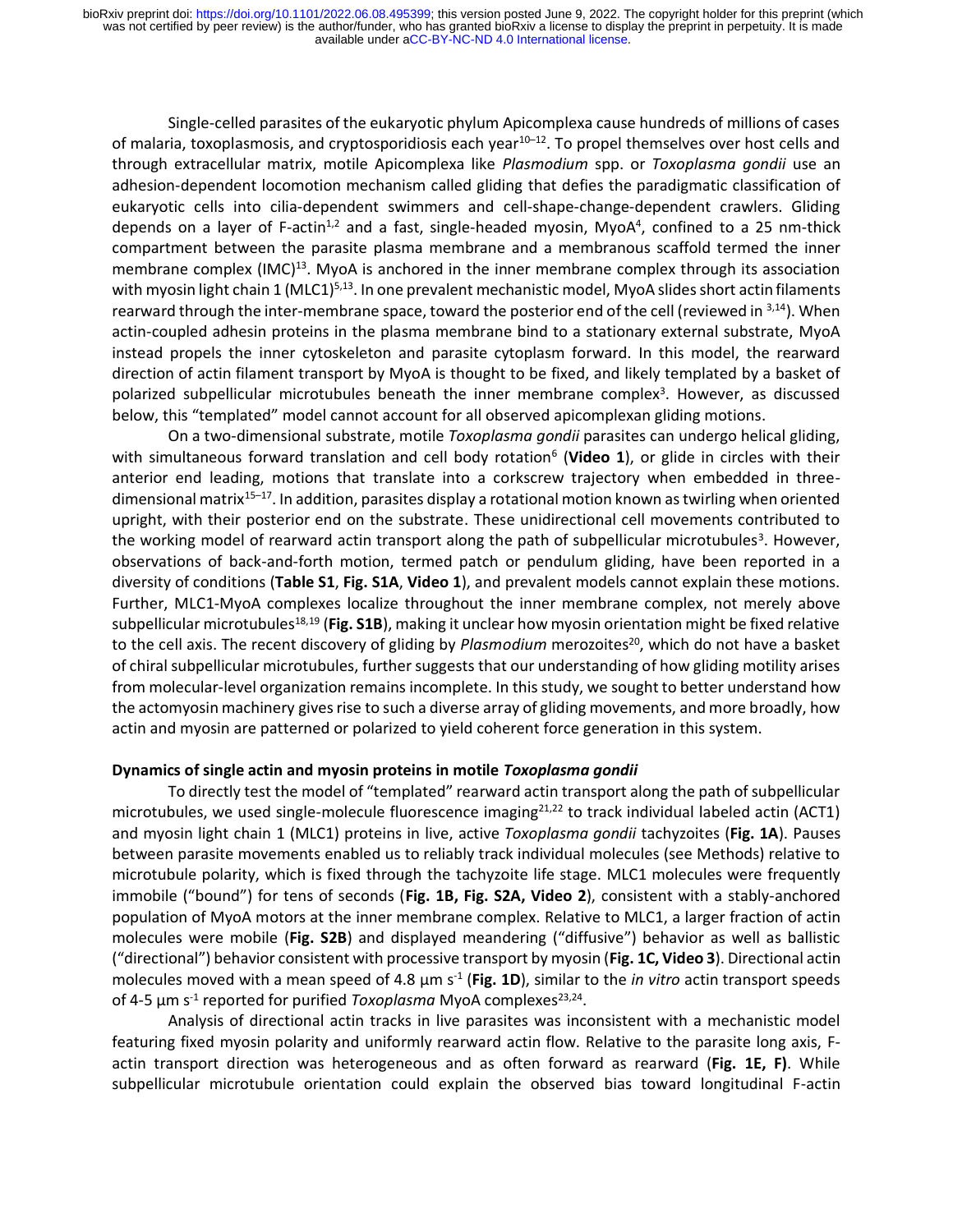



transport (Fig. 1F), for example by templating closer longitudinal than latitudinal MyoA spacing<sup>25</sup>, microtubule polarity evidently did not dictate rearward-only actin transport.

#### **A theoretical model of actin filament collective motion predicts emergent actin organization**

Our data, combined with the diversity of gliding modes exhibited by motile Apicomplexa, led us to explore the possibility that gliding motility might represent an emergent self-organized state rather than the consequence of a microtubule-templated asymmetry in actomyosin polarity. In this scenario, the heterogenous F-actin transport observed between glides (**Fig. 1D-F**) could reflect a disorganized state, between transient self-organized actin states that drive gliding. Self-organization<sup>26</sup> is a hallmark of actomyosin networks, with morphologically diverse examples such as the lamellipodia of crawling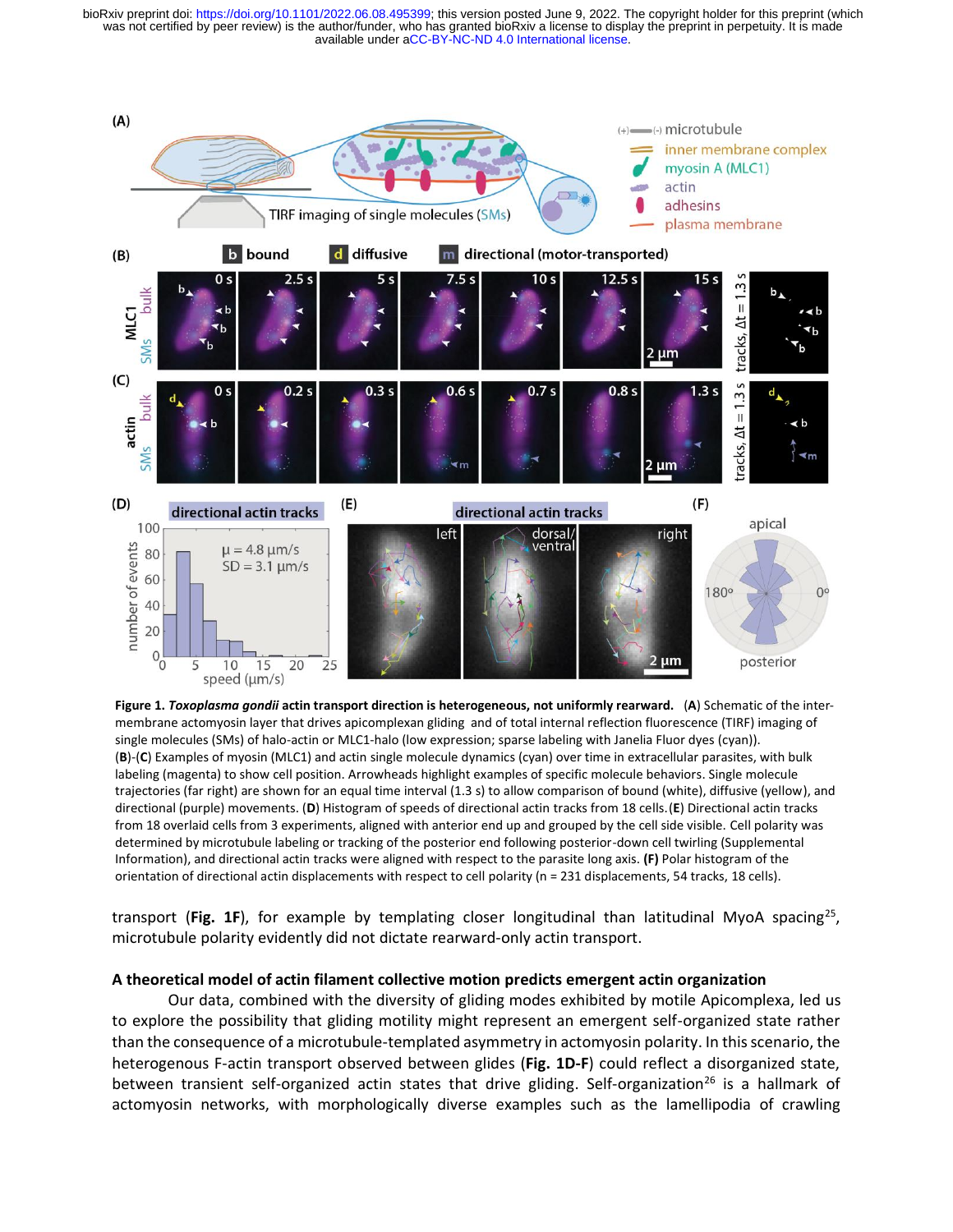keratocytes<sup>27</sup> and neutrophils<sup>28</sup>, the flowing cortex of *C. elegans* zygotes<sup>29</sup>, and dense actin networks of *in* vitro motility systems<sup>30</sup>. Drawing on continuum theories for active collective motion, or flocking<sup>31–33</sup>, and previous studies of self-organization of cytoskeletal systems<sup>34-36</sup>, we developed a continuum model of *Toxoplasma* actin filament collective motion (**Fig. 2; Fig. S3**). In our model, actin filaments at the surface of the cell follow a few simple rules: filaments are transported at the speed of myosin motors, and filament orientation sets the myosin-driven transport direction (**Fig. 2A**); filaments align with neighboring filaments through collisions<sup>37</sup> or due to crosslinking proteins like *Toxoplasma* coronin<sup>38</sup>–<sup>40</sup> (**Fig. 2B**); filament density remains within a realistic range (**Fig. 2C**); and filament alignment is biased away from orientations of high membrane curvature (Fig. 2D). Actin filament organization is described by two fields: the scalar field  $\rho$ , which captures filament density, and the velocity vector field **v**, which captures both filament polarity (orientation of **v**) and speed (magnitude of **v**). Two equations are needed: the continuity equation

$$
\frac{\partial \rho}{\partial t} + \nabla \cdot (\rho \mathbf{v}) = 0 \tag{1}
$$

ensures conservation of filaments, and filament velocity evolves according to the rules described above using the minimal Toner-Tu equations

$$
\frac{\partial \mathbf{v}}{\partial t} = -\lambda \mathbf{v} \cdot \nabla \mathbf{v} + (\alpha(\rho - \rho_c) - \beta |\mathbf{v}|^2) \mathbf{v} + D \nabla^2 \mathbf{v} - \sigma \nabla \rho - \varepsilon F_K(\mathbf{v}) \left( \mathbf{d}_1 - \left( \frac{\mathbf{v}}{|\mathbf{v}|} \cdot \mathbf{d}_1 \right) \frac{\mathbf{v}}{|\mathbf{v}|} \right) \tag{2}
$$

where  $\rho_c$  is the critical density above which filaments move coherently, the coefficient  $\lambda$  tunes filament transport (self-advection), the ratio of  $\alpha$  and  $\beta$  sets a filament transport speed scale, D tunes filament alignment with neighbors,  $\sigma \nabla \rho$  provides an effective pressure that limits density variance, and the



**Figure 2.** *Toxoplasma* **actin self-organization: theoretical model.** Rules of local actin filament behavior, implemented in equation (2): (**A**) Actin filaments (purple) are transported with their minus ends leading at speed *vmyosin* as indicated by arrows; (**B**) Neighboring filaments align by steric effects or crosslinking proteins (yellow); (**C**) filament density remains within a realistic range, with filament speed slowing if entering a pile-up; (**D**) filament orientation is biased toward lower curvature. (**E**) Example of numerically solving for filament self-organization using the finite element method, predicting filament density and velocity over time. Black arrow size reflects velocity magnitude.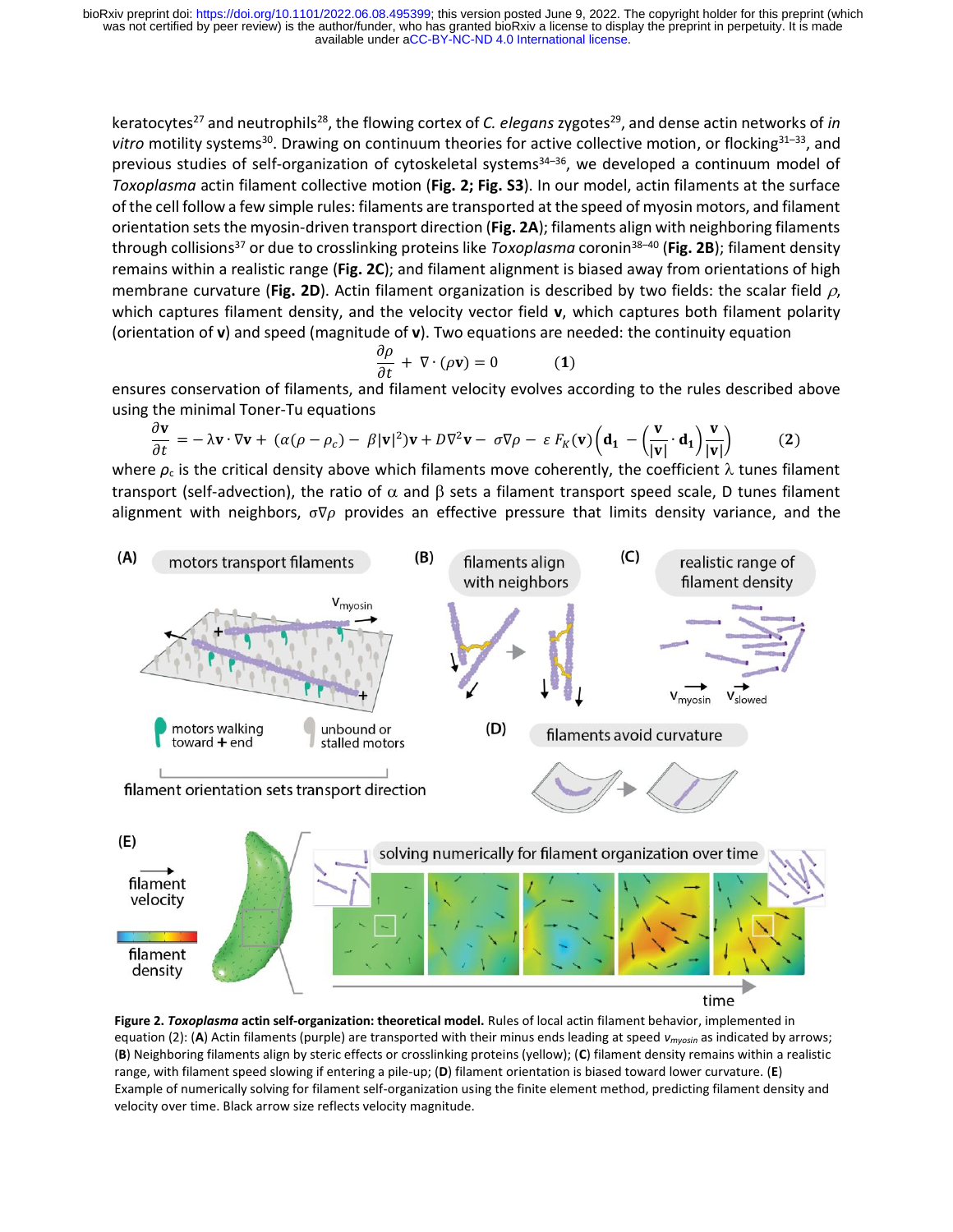coefficient  $\varepsilon$  tunes the curvature-induced force  $F_k(\mathbf{v})$  that rotates filaments away from  $\mathbf{d}_1$ , the direction of maximum curvature (**Fig. S3**). The exclusion of any of these terms leads to results that are either aphysical or inconsistent with established *Toxoplasma* biology (Supplementary Information). While likely a simplification, the generality of this minimal flocking framework allowed us to explore how cell-scale actin organization might emerge from local actomyosin interactions confined to *Toxoplasma'*s surface shape.

To predict what cell-scale actin organization patterns could emerge from the molecule-scale rules illustrated in **Figure 2**, we began with a disordered network and asked how filament density and velocity evolve over time (**Fig. 2E**), using the finite element method to solve equations (1) and (2) in COMSOL Multiphysics<sup>®</sup>. Importantly, we sought to incorporate the true shape of this thin membrane-constrained layer of actin, which can be approximated as a two-dimensional closed surface following the rigid and stereotypical shape of *Toxoplasma gondii* tachyzoites. We used soft X-ray tomography<sup>41</sup> to obtain nativestate high-resolution 3D reconstructions of cryo-fixed extracellular parasites and used a spherical harmonic description<sup>42</sup> to convert them to closed surfaces for finite element method analysis (Fig. 3A). We then derived a curved-surface formulation of our governing equations (1) and (2) using extrinsic differential geometry<sup>43-45</sup> (Supplementary Information). In essence, the resulting formulation uses the surface normal vector to project into the local tangent plane, and thus requires no intrinsic surface parameterization. We note the versatility of such an approach for solving continuum models on complex geometries for both living and non-living systems<sup>44</sup>.

#### **Polarized actin turnover governs a transition between recirculation and unidirectional actin transport**

Starting from a disordered initial state and, importantly, the assumption of a conserved number of stable actin filaments enforced by equation (1), numerical simulations predicted the emergence of



**Figure 3. Stable actin filaments circle the** *Toxoplasma* **cell.** (**A**) Soft x-ray tomograms of cryo-fixed extracellular *Toxoplasma gondii* tachyzoites were used to generate triangle-meshed surfaces on which to solve our actin selforganization theoretical model. (**B**) For stable filaments, solving the model constrained to *Toxoplasma*'s surface geometry predicts recirculating actin patches. (**C**) In experiments, jasplakinolide-stabilized actin filaments can circle around the cell. Cyan and gray both show actin, labeled at different dye densities. Dotted lines outline protruding actin filaments.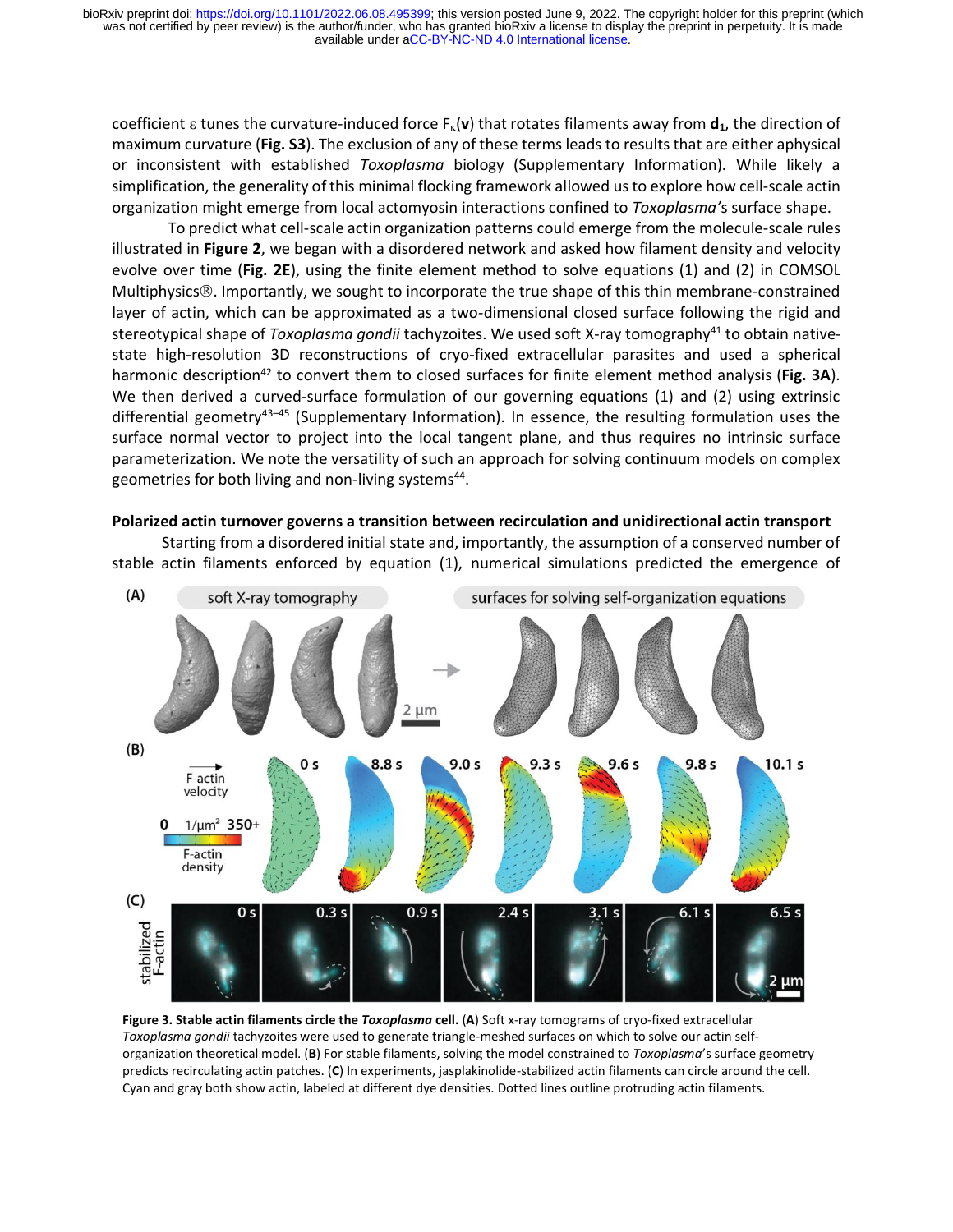patches of parallel actin filaments that circulate up and down along the cell as shown in **Figure 3B** and **Video 4**. We observed a similar recirculation of F-actin in experiments, imaging actin bundles in *Toxoplasma* tachyzoites treated briefly with the actin-stabilizing drug jasplakinolide (**Fig. 3C, Video 5**). Thus, in the absence of filament turnover, a self-organization model predicts the emergence of F-actin recirculation – a continuous "cyclosis" observed experimentally for stabilized filaments in live parasites.

Next, we extended these theoretical and experimental results to consider regimes of filament turnover. Importantly, *Toxoplasma* helical and circular gliding modes are known to require regulated actin depolymerization by proteins like profilin<sup>46</sup> and actin depolymerizing factor (ADF)<sup>47</sup>. Further, the polymerization of F-actin essential to gliding depends on formin 1 (FRM1), which localizes to the parasite anterior<sup>48,49</sup>. Estimates of F-actin lifetime and the characteristic timescale of F-actin cyclosis are both on the order of seconds, justifying an addition of filament turnover to our theoretical model that extends it beyond prior flocking models<sup>50</sup> (Supplementary Information). Based on current knowledge, polymerization is favored specifically at the cell anterior, while depolymerization by profilin and ADF is not known to be spatially restricted. Thus, in the filament turnover model, F-actin density at the anterior cell surface is governed by

$$
\frac{\partial \rho}{\partial t} + \nabla \cdot (\rho \mathbf{v}) = \mathbf{c} - \gamma \rho \tag{3}
$$

where c tunes F-actin polymerization and stabilization (rate of filaments produced per unit area), and  $\gamma$ tunes depolymerization (rate of filament loss). Outside the cell anterior (**Fig. S3**), F-actin density is governed by

$$
\frac{\partial \rho}{\partial t} + \nabla \cdot (\rho \mathbf{v}) = -\gamma \rho \tag{4}
$$

while equation (2) governs F-actin velocity across the entirety of the cell.

The addition of F-actin turnover and anterior polymerization enabled the emergence of a new Factin organization state, in which actin transport is largely unidirectional and rearward (**Fig. 4A, Video 6**). In this emergent state, filament density and velocity reach a steady-state: while individual actin filaments flow continuously rearward, the average F-actin density and velocity at a given position reaches a fixed value. Tuning filament polymerization and depolymerization rates (**Fig. 4B)** shifted the emergent F-actin pattern between states. Increasing anterior polymerization and increasing filament stability (lowering depolymerization rate) favored the F-actin cyclosis described in **Figure 3**. Conversely, increasing filament depolymerization rate favored unidirectional F-actin transport. At an intuitive level, the transition from cyclosis to unidirectional flow occurs as filament lifetime  $(1/\gamma)$  drops below the cross-cell filament transport time (~*Lcell*/*vmyosin*), preventing a posterior pile-up of F-actin large enough to force recirculation. In summary, actin turnover governs a transition between two self-organized states: F-actin recirculation and steady-state unidirectional transport.

## **Distinct self-organized actin states can account for diverse gliding behaviors**

In this section, we develop the hypothesis that actin self-organization into distinct states explains the rich diversity of apicomplexan cell movements observed experimentally, from helical gliding and twirling to back-and-forth patch gliding<sup>2,6,8</sup>. During gliding on a surface, parasites form an adhesive cellsubstrate contact point, where adhesin proteins bind the external substrate and form a stationary patch<sup>49,51</sup>. Cell motion occurs when MyoA walks the inner cytoskeleton and parasite cytoplasm toward the plus ends of F-actin adhering to that stationary patch<sup>3,23</sup>. Therefore, local F-actin polarity dictates the direction of myosin-powered traction force and the direction of cell movement. A map of self-organized actin velocity (**Fig. 3B, 4A**) thus implies a corresponding map of traction force direction (blue arrows, **Fig. 4C-E**).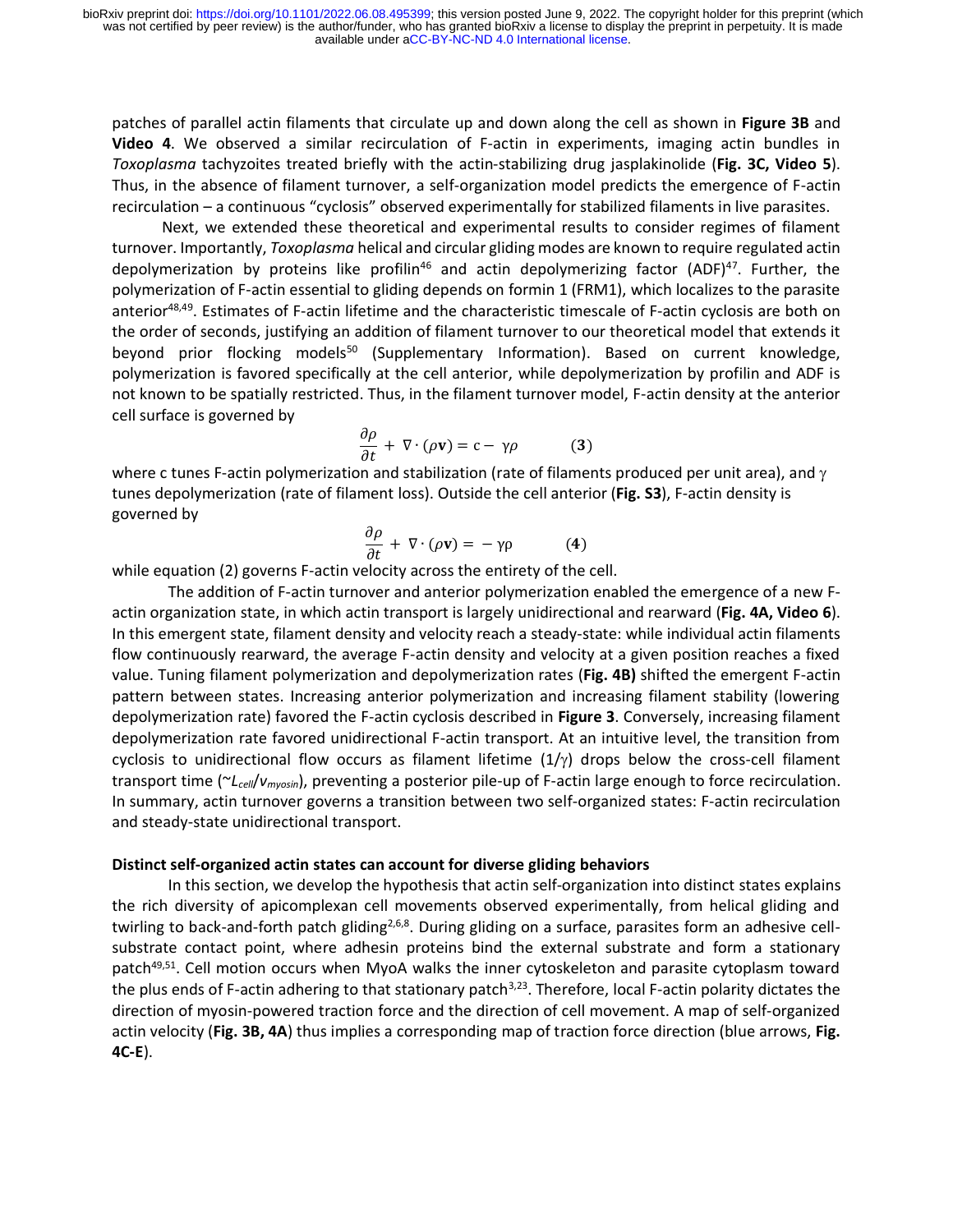

**Figure 4. Polarized actin turnover governs a transition between actin recirculation and unidirectional transport.** (**A**) Incorporating F-actin depolymerization and apical polymerization into the model enables the emergence of a unidirectional, stable velocity pattern. (**B**) Tuning rates of F-actin polymerization and depolymerization move the cell between distinct self-organized states. (**C**) Model prediction: recirculating Factin cyclosis generates bidirectional traction force (blue arrows) to drive "patch" gliding. (**D**) Model prediction: the unidirectional self-organized F-actin state drives helical gliding, (**E**) circular gliding, and (**F**) twirling. In the images in (C)-(F), cells are viewed from below; cell-substrate contact occurs at the position of the inferred traction force.

In the recirculating actin state, a qualitative translation of predicted F-actin velocity patterns into traction force orientation (blue arrows, **Fig. 4C**) can explain the previously puzzling observations of backand-forth *Toxoplasma* and *Plasmodium* cell gliding summarized in **Table S1**. These observations include patch gliding, pendulum gliding, and rolling in conditions like *Toxoplasma gondii* actin depolymerization factor (ADF) knockout cells<sup>47</sup>, *Toxoplasma gondii* treated with actin stabilizers<sup>2</sup>, and *Plasmodium berghei* sporozoites with mutations in the actin-binding domain of the adhesin protein TRAP<sup>9</sup>. Our theoretical finding that increased filament stability shifts F-actin self-organization from a unidirectional to recirculating mode (**Fig. 4B**) provides a unifying interpretation of these disparate experimental results (**Table S1**).

In the unidirectional regime, tuning the rate of F-actin depolymerization changes features of the predicted velocity patterns, including chirality and density gradient length scale (**Fig. S4**). For choices of polymerization and depolymerization rate close to the unidirectional-to-recirculating transition, emergent F-actin velocity patterns are consistent with the observed mechanics of helical gliding, circular gliding, and twirling (**Fig. 4D-F**). Helical gliding initiates when the 'left' side of the cell is in contact with the substrate, while circular gliding initiates given 'right' side contact (considering the concave cell surface to be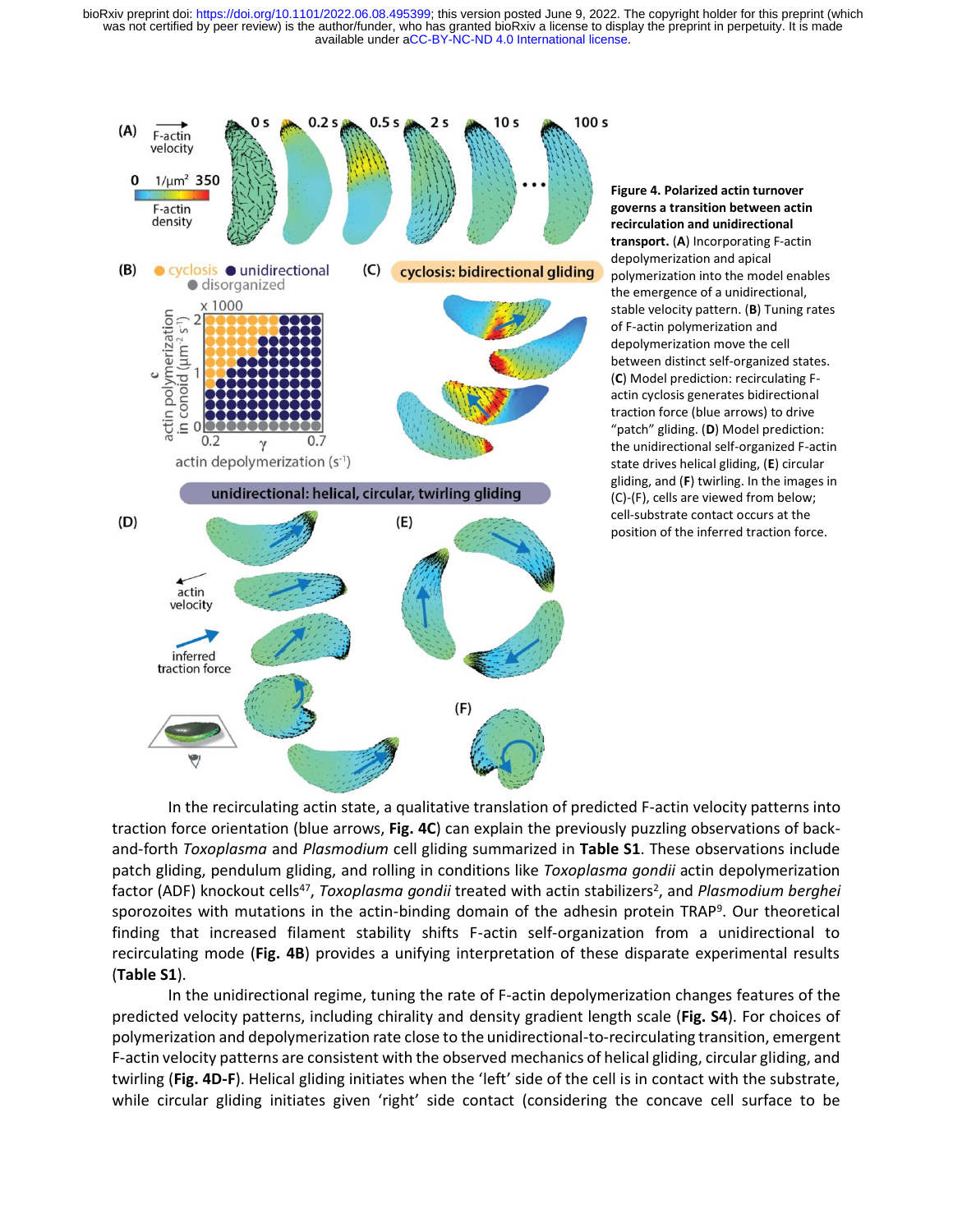ventral)<sup>6</sup>. In each case, inferred traction force vectors along the path of substrate contact can explain observed cell translation and rotation (**Fig. 4D,E**). Similarly, predicted vortical F-actin polarity at the parasite posterior would lead to a myosin-powered torque and cell rotation or twirling, which is indeed characteristic during cell posterior contact (**Fig. 4F**). Thus, we hypothesize that the cyclosis mode of Factin self-organization (**Fig. 3B, 4C**) drives bidirectional cell gliding (patch, pendulum, rolling), the unidirectional mode of F-actin self-organization (**Fig. 4A,D-F**) drives helical gliding, circular gliding, and twirling, and that actin turnover governs the transition between modes.

**Outlook.** We hope that the theoretical and experimental results presented here will prove a stimulating first step in understanding actomyosin self-organization in the Apicomplexa, given the fruitfulness of the self-organization paradigm as a null hypothesis for cytoskeletal systems across biology. Far from wishing to claim finality for the particulars of the model developed here, we look forward to the incorporation and discovery of additional biological complexity through a dialogue between theory and experiment. Such a dialogue will benefit from fast and sensitive volumetric imaging of actin single molecules, combined with sufficiently sophisticated analysis algorithms, to enable 3D reconstructions of F-actin velocity fields in the reference frame of the cell *during* specific gliding motions, and from quantitative comparison of predicted and measured traction forces and gliding mechanics<sup>8,51</sup>.

Broadly, we note continuum theory's ability to unify natural phenomena across scales, allowing a flocking theory inspired by collective bird motion $31,33$  to provide insight into microscopic actin organization in a unicellular parasite. Looking forward, the mathematical framework developed here will enable a meaningful examination of actomyosin self-organization in *Plasmodium* spp. sporozoites, ookinetes, and other motile Apicomplexa, incorporating their characteristic cell shapes to generate self-organized patterns of actin velocity and inferred traction force for comparison to experimental data. Further, reports of gliding cells exist within at least three major clades of eukaryotic life<sup>52,53</sup>, suggesting that this "esoteric" mode of cell locomotion may in fact be common but understudied, and deserving of a unifying effort to understand its physical principles and their degree of conservation across Eukarya.

## **Supplementary Information**

Figures S1-S8 Videos 1-6 Supplementary Table 1 Experimental Methods and Materials Theoretical Model Supplementary References

## **Acknowledgments**

We are grateful for helpful discussions with colleagues and friends. We thank in particular Melanie Espiritu, Greg Huber, Elgin Korkmazhan, Madhav Mani, Mike Panas, Manu Prakash, Carlos Rojo, Suraj Shankar, Sho Takatori, Yuhai Tu, Vipul Vaccharajani, the Stanford Apicomplexa Supergroup, and members of the Dunn lab. Gary Ward, Rachel Stadler, and Deepak Krishnamurthy were invaluable sources of inspiration and guidance throughout. This work was supported by a Damon Runyon Fellowship Award (C.L.H.), a Burroughs Wellcome Career Award at the Scientific Interface (C.L.H.), NIH R35GM130332 (A.R.D.), an HHMI Faculty Scholar Award (A.R.D.), NIH MIRA 1R35 GM118043 (R.P.), and the Chan Zuckerberg Biohub Intercampus Team Award (J.C.B., C.A.L.). The soft X-ray tomography was conducted at the National Center for X-ray Tomography, which is supported by NIH NIGMS (P30GM138441) and the DOE's Office of Biological and Environmental Research (DE-AC02-5CH11231). The Center is located at the Advanced Light Source, a U.S. DOE Office of Science User Facility under contract no. DE-AC02-05CH11231.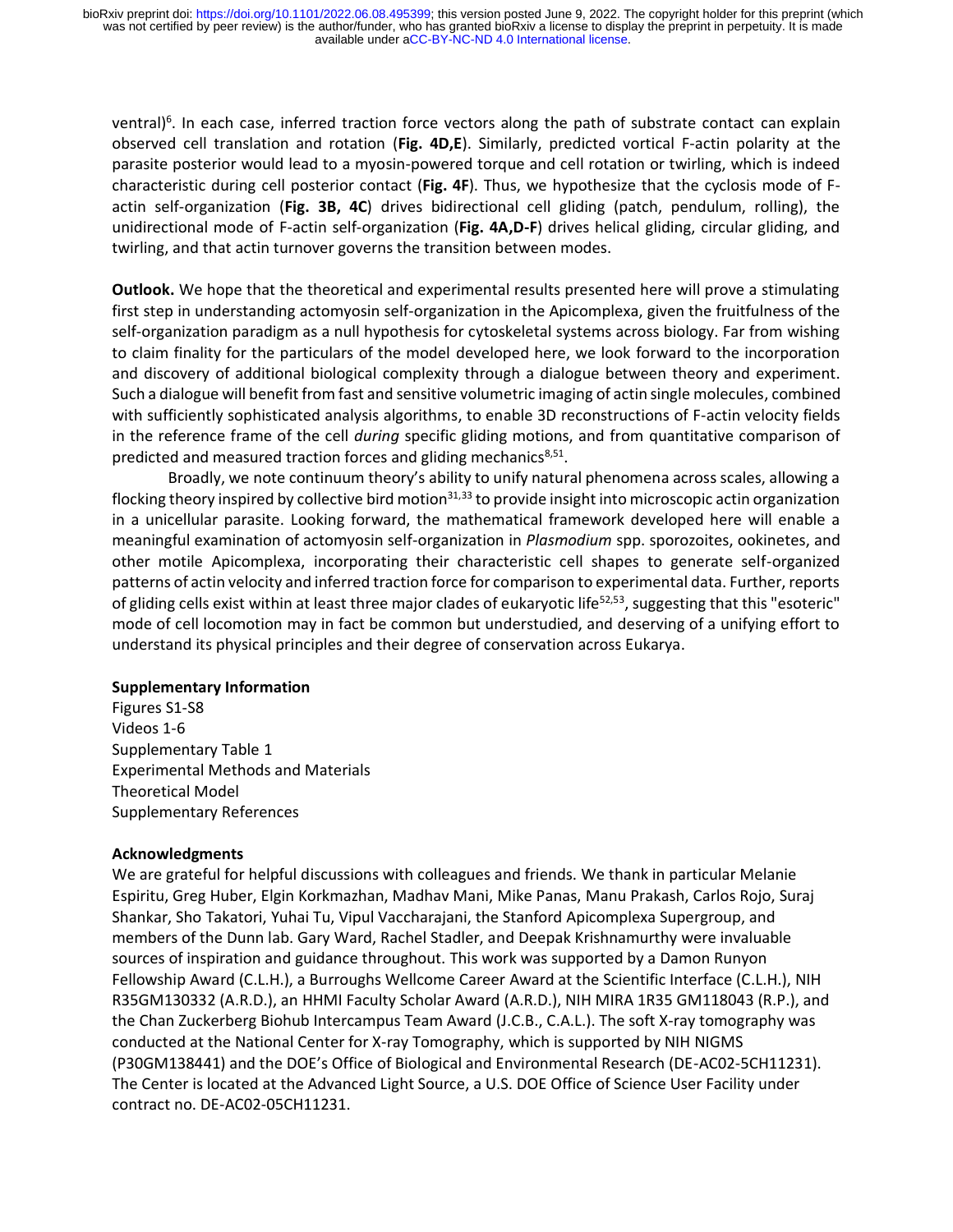## **Author Contributions**

C.L.H., A.R.D., R.P., L.S.Z., and J.C.B. conceptualized the study; C.L.H., L.S.Z., and J.H.C. performed experiments; C.L.H. analyzed data with insight from A.R.D., R.P., and J.C.B.; C.L.H. and R.P. developed the theoretical model and performed computational studies; C.L.H., A.R.D., R.P., J.C.B., and C.A.L. provided funding; C.L.H., L.S.Z., A.R.D., R.P., J.H.C., M.A.L., C.A.L. and J.C.B. contributed to methodology; C.L.H. wrote the manuscript; C.L.H., A.R.D., R.P., L.S.Z., and J.C.B. reviewed and edited the manuscript.

**Competing interests:** Authors declare that they have no competing interests.

**Data and materials availability:** Data, MATLAB code, plasmids, and *Toxoplasma gondii* strains are available upon request. Code will be made available on Github by time of publication, and the link will be inserted here on bioRxiv.

## **References**

- 1. Jensen, J. B. & Edgar, S. A. Effects of antiphagocytic agents on penetration of *Eimeria magna* sporozoites into cultured cells. *J. Parasitol.* **62**, 203–206 (1976).
- 2. Wetzel, D. M., Håkansson, S., Hu, K., Roos, D. & Sibley, L. D. Actin Filament Polymerization Regulates Gliding Motility by Apicomplexan Parasites. *Mol. Biol. Cell* **14**, 396–406 (2003).
- 3. Frénal, K., Dubremetz, J. F., Lebrun, M. & Soldati-Favre, D. Gliding motility powers invasion and egress in Apicomplexa. *Nat. Rev. Microbiol.* **15**, 645–660 (2017).
- 4. Meissner, M., Schlüter, D. & Soldati, D. Role of *Toxoplasma gondii* myosin A in powering parasite gliding and host cell invasion. *Science (80-. ).* **298**, 837–840 (2002).
- 5. Gaskins, E. *et al.* Identification of the membrane receptor of a class XIV myosin in *Toxoplasma gondii*. *J. Cell Biol.* **165**, 383–393 (2004).
- 6. Håkansson, S., Morisaki, H., Heuser, J. & Sibley, L. D. Time-lapse video microscopy of gliding motility in *Toxoplasma gondii* reveals a novel, biphasic mechanism of cell locomotion. *Mol. Biol. Cell* **10**, 3539–47 (1999).
- 7. Wetzel, D. M., Schmidt, J., Kuhlenschmidt, M. S., Dubey, J. P. & Sibley, L. D. Gliding motility leads to active cellular invasion by *Cryptosporidium parvum* sporozoites. *Infect. Immun.* **73**, 5379–5387 (2005).
- 8. Münter, S. *et al. Plasmodium* Sporozoite Motility Is Modulated by the Turnover of Discrete Adhesion Sites. *Cell Host Microbe* **6**, 551–562 (2009).
- 9. Kappe, S. *et al.* Conservation of a gliding motility and cell invasion machinery in Apicomplexan parasites. *J. Cell Biol.* **147**, 937–44 (1999).
- 10. Tenter, A. M., Heckeroth, A. R. & Weiss, L. M. *Toxoplasma gondii*: from animals to humans. *Int. J. Parasitol.* **30**, 1217–1258 (2000).
- 11. Checkley, W. *et al.* A review of the global burden, novel diagnostics, therapeutics, and vaccine targets for *cryptosporidium*. *Lancet Infect. Dis.* **15**, 85–94 (2015).
- 12. White, N. J. *et al.* Malaria. *Lancet (London, England)* **383**, 723–735 (2014).
- 13. Frénal, K. *et al.* Functional dissection of the apicomplexan glideosome molecular architecture. *Cell Host Microbe* **8**, 343–357 (2010).
- 14. Tardieux, I. & Baum, J. Reassessing the mechanics of parasite motility and host-cell invasion. *J. Cell Biol.* **214**, 507–515 (2016).
- 15. Leung, J. M., Rould, M. A., Konradt, C., Hunter, C. A. & Ward, G. E. Disruption of TgPHIL1 alters specific parameters of *Toxoplasma gondii* motility measured in a quantitative, three-dimensional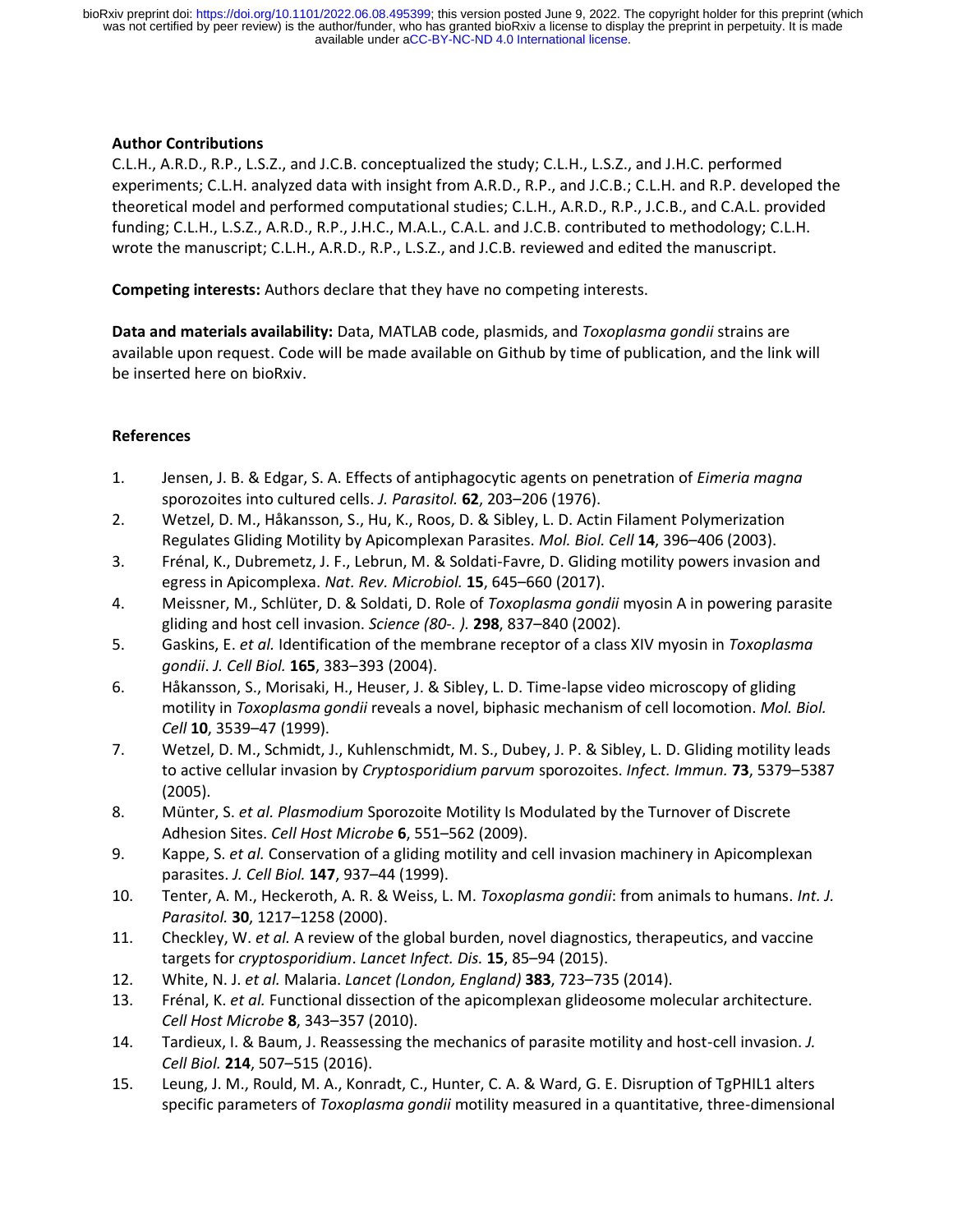live motility assay. *PLoS One* **9**, 1–10 (2014).

- 16. Akaki, M. & Dvorak, J. A. A chemotactic response facilitates mosquito salivary gland infection by malaria sporozoites. *J. Exp. Biol.* **208**, 3211–8 (2005).
- 17. Kan, A. *et al.* Quantitative analysis of *Plasmodium* ookinete motion in three dimensions suggests a critical role for cell shape in the biomechanics of malaria parasite gliding motility. *Cell. Microbiol.* **16**, 734–750 (2014).
- 18. Graindorge, A. *et al.* The Conoid Associated Motor MyoH Is Indispensable for *Toxoplasma gondii* Entry and Exit from Host Cells. *PLoS Pathog.* **12**, 1–26 (2016).
- 19. Bergman, L. W. *et al.* Myosin A tail domain interacting protein (MTIP) localizes to the inner membrane complex of *Plasmodium* sporozoites. *J. Cell Sci.* **116**, 39–49 (2003).
- 20. Yahata, K. *et al.* Gliding motility of Plasmodium merozoites. *Proc. Natl. Acad. Sci.* **118**, (2021).
- 21. Grimm, J. B. *et al.* A general method to improve fluorophores for live-cell and single-molecule microscopy. *Nat. Methods* **12**, 244–250 (2015).
- 22. Miller, C. M., Korkmazhan, E. & Dunn, A. R. Extraction of accurate cytoskeletal actin velocity distributions from noisy measurements. *bioRxiv* 1–22 (2020).
- 23. Herm-Götz, A. *et al. Toxoplasma gondii* myosin A and its light chain: A fast, single-headed, plusend-directed motor. *EMBO J.* **21**, 2149–2158 (2002).
- 24. Heaslip, A. T. *et al.* A small-molecule inhibitor of *T. gondii* motility induces the posttranslational modification of myosin light chain-1 and inhibits myosin motor activity. *PLoS Pathog.* **6**, (2010).
- 25. Stadler, R. V., White, L. A., Hu, K., Helmke, B. P. & Guilford, W. H. Direct measurement of cortical force generation and polarization in a living parasite. *Mol. Biol. Cell* **28**, 1912–1923 (2017).
- 26. Karsenti, E. Self-organization in cell biology: a brief history. *Nat. Rev. Mol. Cell Biol.* **9**, 255–62 (2008).
- 27. Yam, P. T. *et al.* Actin-myosin network reorganization breaks symmetry at the cell rear to spontaneously initiate polarized cell motility. *J. Cell Biol.* **178**, 1207–1221 (2007).
- 28. Xu, J. *et al.* Divergent signals and cytoskeletal assemblies regulate self-organizing polarity in neutrophils. *Cell* **114**, 201–214 (2003).
- 29. Mayer, M., Depken, M., Bois, J. S., Jülicher, F. & Grill, S. W. Anisotropies in cortical tension reveal the physical basis of polarizing cortical flows. *Nature* **467**, 617–621 (2010).
- 30. Schaller, V., Weber, C., Semmrich, C., Frey, E. & Bausch, A. R. Polar patterns of driven filaments. *Nature* **467**, 73–77 (2010).
- 31. Toner, J. & Tu, Y. Long-range order in a two-dimensional dynamical XY model: How birds fly together. *Phys. Rev. Lett.* **75**, 4326–4329 (1995).
- 32. Vicsek, T., Czirók, A., Ben-Jacob, E., Cohen, I. & Shochet, O. Novel Type of Phase Transition in a System of Self-Driven Particles. *Phys. Rev. Lett.* **75**, 1226–1229 (1995).
- 33. Toner, J. & Tu, Y. Flocks, herds, and schools: A quantitative theory of flocking. *Phys. Rev. E* **58**, 4828–4858 (1998).
- 34. Woodhouse, F. G. & Goldstein, R. E. Cytoplasmic streaming in plant cells emerges naturally by microfilament self-organization. *Proc. Natl. Acad. Sci.* **110**, 14132–14137 (2013).
- 35. Mayer, M., Depken, M., Bois, J. S., Jülicher, F. & Grill, S. W. Anisotropies in cortical tension reveal the physical basis of polarizing cortical flows. *Nature* **467**, 617–621 (2010).
- 36. Shankar, S., Bowick, M. J. & Marchetti, M. C. Topological sound and flocking on curved surfaces. *Phys. Rev. X* **7**, (2017).
- 37. Sciortino, A. & Bausch, A. R. Pattern formation and polarity sorting of driven actin filaments on lipid membranes. *Proc. Natl. Acad. Sci.* **118**, 1–8 (2021).
- 38. Salamun, J., Kallio, J. P., Daher, W., Soldati-Favre, D. & Kursula, I. Structure of *Toxoplasma gondii* coronin, an actin-binding protein that relocalizes to the posterior pole of invasive parasites and contributes to invasion and egress. *FASEB J.* **28**, 4729–4747 (2014).